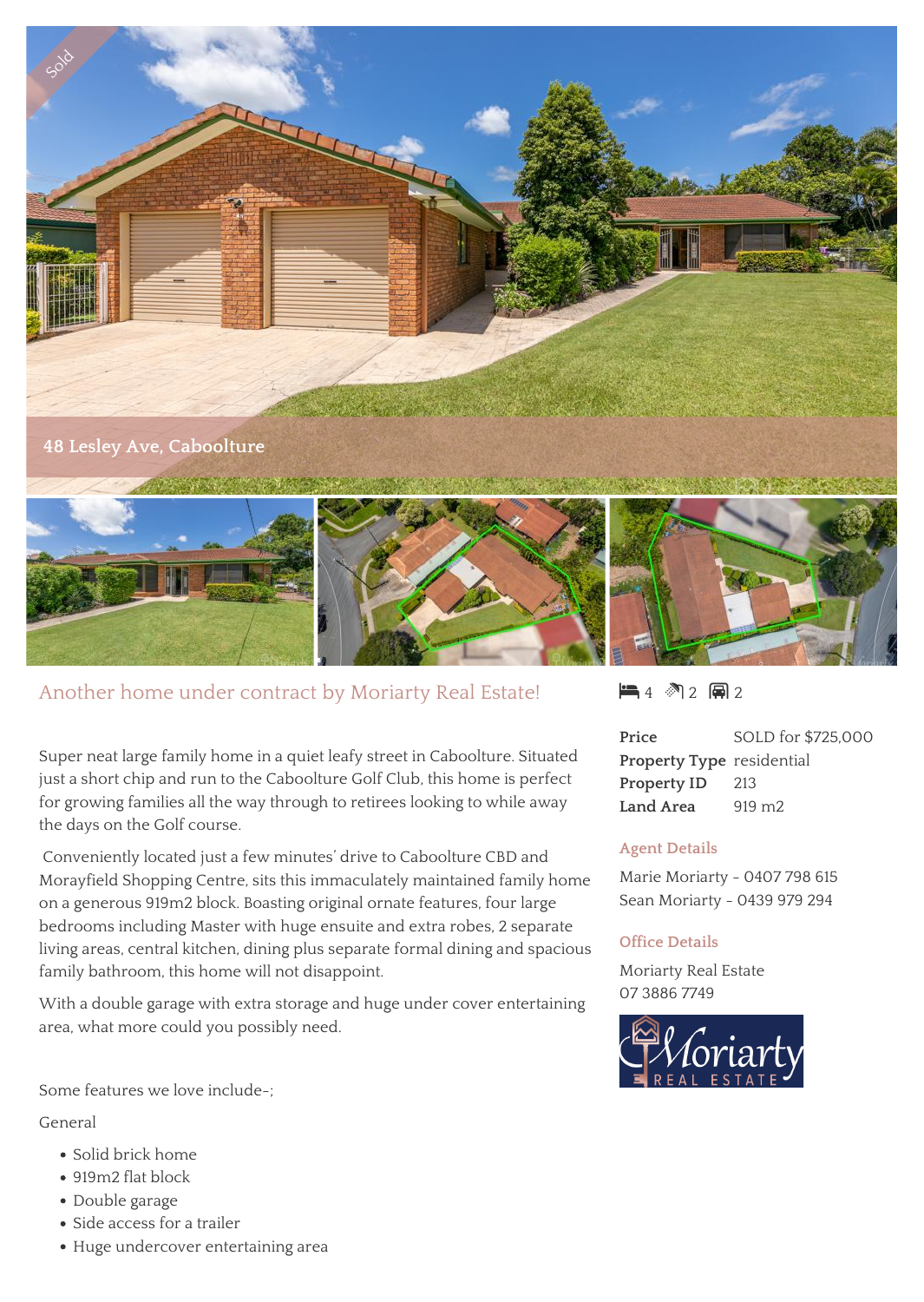#### Kitchen

- Central Chef's kitchen
- Ample bench space and storage
- Gas cooktop with rangehood
- Eye Level Oven
- Dishwasher
- Double fridge/freezer space

## Living

- Separate lounge area
- Ornate Cornice & Ceiling Rose
- Ceiling Fan
- Wall lights
- Bay window

Family

- Fully tiled
- $\bullet$  A/C

Formal dining

- Fully carpeted
- Ornate cornice and ceiling rose
- Feature pendant light

### Master

- Fully carpeted
- $\bullet$  A/C
- Ornate Cornice & Ceiling Rose
- Ceiling fan
- Mirrored robes
- Extra robes
- Huge en-suite with shower, large vanity, bidet and separate toilet

Bed 2, 3 & 4

- Fully carpeted
- Ceiling fans
- Built in robes
- Wall lights

### Bathroom

- Separate shower
- Corner spa bath
- Vanity with bench-space

### Laundry

- Oversized laundry
- External access
- Built in ironing board
- Storage